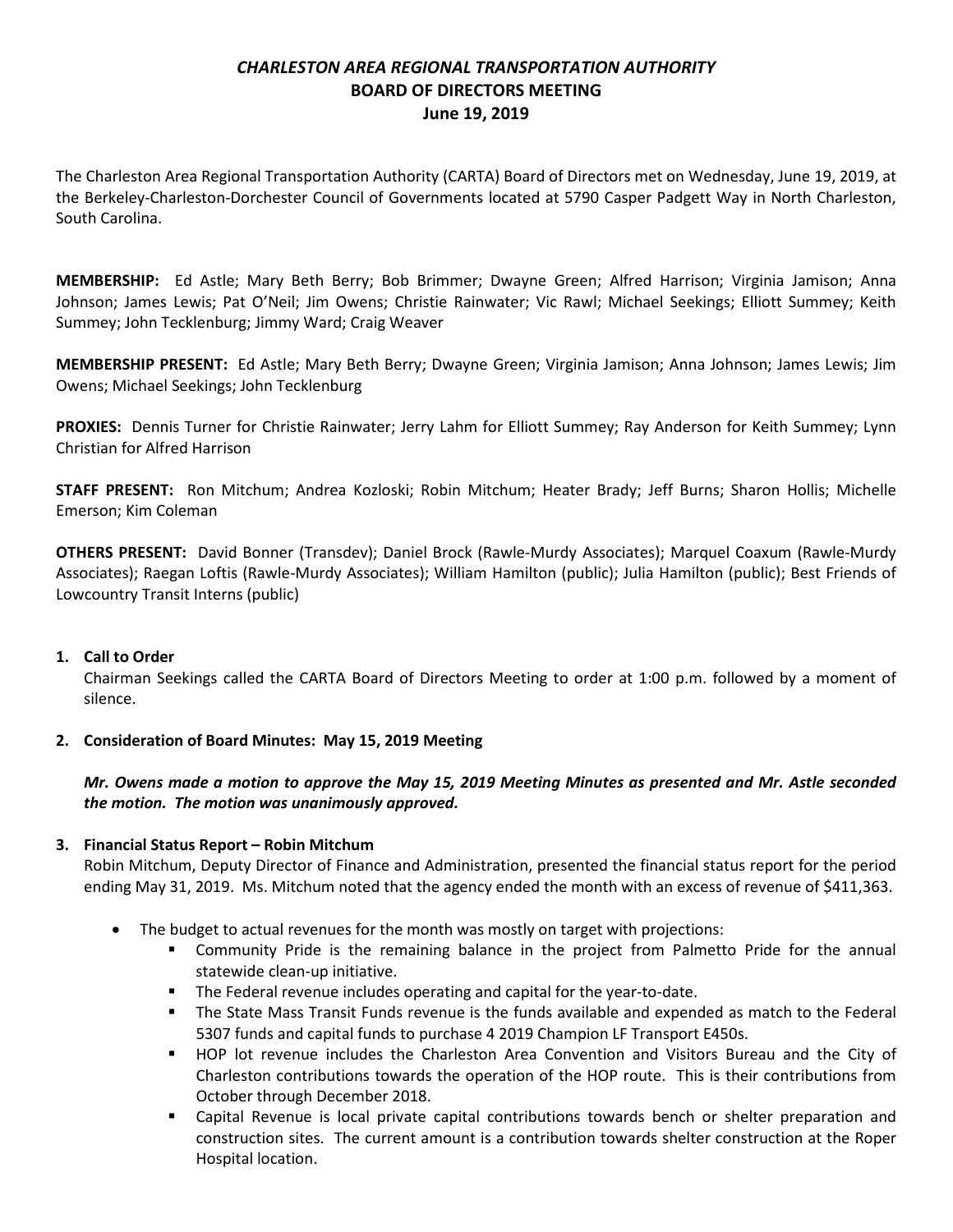- **Insurance proceeds are a result of accidents.**
- **Sales of Assets include the sale of 5 Trolleys, 4 Cutaways and 16 Flexible Metros.**
- Miscellaneous revenue is a fee received from a motion picture company for use of a bus for a commercial.
- The budget to actual expenditures for the month was mostly on target with projections:
	- **Printing includes costs of printing route maps, brochures and passes.**
	- Marketing includes costs associated with promoting the transit system. This includes the promotional supplies from the Community Pride Project which was part of the Great American Clean-Up project in our region.
	- Automotive costs include both parking expenses and mileage reimbursements to employees.
	- Accounting (Auditing) is the cost for CARTA's annual financial audit.
	- Dues/Memberships is CARTA's annual membership with the Charleston Metro Chamber of Commerce.
	- **•** Office Equipment Rental includes the quarterly postage meter rental fee and the cost of the portable toilet rental for the HOP lot.
	- Office Equipment Maintenance (OEM) includes the FY19 portion of the Swiftly Transit Time & Insights Software renewal (through 6/28/19), the FY19 portion of the NetCloud Essentials for mobile routers and Zscaler internet security renewal (through 7/24/19) in addition to other IT support. This is the bulk of the FY19 expenditure for the Transit Time & Insights software maintenance.
	- Rent includes the Ashley Phosphate Park & Ride lot, Leeds Avenue lot lease from SCE&G, SC Works Trident lease space and document storage.
	- Money Counting is the cost of the armored guard service, GARDA, to pick-up and transport cash deposits to the bank.
	- **Professional Services include legal fees, audit fees, payroll processing system fees and the cost of** the security guard for the HOP lot.
	- Contract Services (IGA & Management) is the extensive services the BCDCOG provides to CARTA.
	- Shelter/Bench Contract Services is engineering services provided through the IGA with BCDCOG for the Shelter/Bench Projects.
	- Melnick Property Contract Services is engineering services provided through the IGA with BCDCOG for the Melnick Property.
	- **•** Vehicle Maintenance is the cost to maintain the fleet.
	- **P** Operating Fees & Licenses include credit card transaction fees and vehicle title and registration fees.
	- **Insurance includes the cost of liability insurance provided by the Insurance Reserve Fund. The** amount will increase and decrease throughout the year as we add and remove items on the policy, but the amount shown is the bulk of the expenditure for the year.
	- **Rolling Stock is the purchase of the 2018 Ford Starcraft Allstar cutaway, 2 2019 Ford Starcraft Allstar** Cutaways, the 2018 Eldorado Amerivan, 16 Gillig buses, 4 2019 Champion LF Transport E450s and 1 2013 Alexander Dennis Enviro 200.
	- **Bus Shelter Construction/Bench Installation is the cost to purchase and install shelters and benches.**
	- Security Cameras & Equipment is the cost to purchase security cameras and security equipment for CARTA's buses and facilities.
	- Capital includes funds for Facility Maintenance, signage and other capital assets related to the operation of the transit system.

Ms. Mitchum also reviewed the HOP expenditures. As of May 31, 2019, total expenditures for the HOP program were \$643,511. The Board received the Financial Status Report as information.

# **4. FY20 Proposed Budget – Request for Approval – Robin Mitchum**

Ms. Mitchum presented the FY20 Proposed Budget. She reviewed the budget in detail, noting the following explanation of line item changes: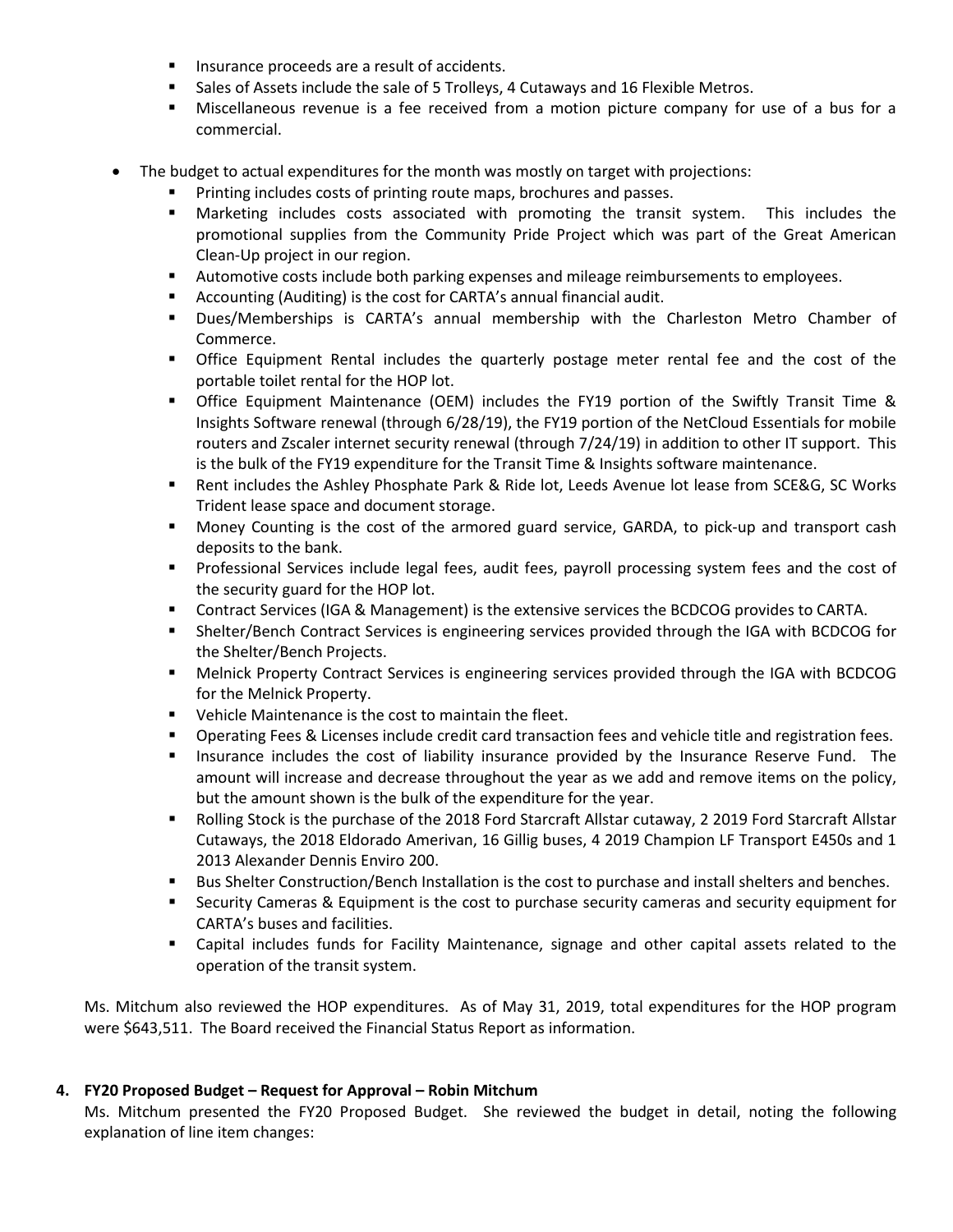#### Revenues

- Federal revenue includes estimated 5307 Urban funds, 5310 Enhanced Mobility for Seniors and Individuals with Disabilities and 5339 funds to purchase buses. CARTA receives funds as a direct recipient from FTA and Pass Through funds from the BCDCOG.
- State Mass Transit Funds is operating funds and capital funds to match federal funds for the purchase of buses and charging stations.

## Expenditures

- Staff salaries and benefits increase reflects the increase in employer contributions for retirement and insurance benefits as they relate to wages.
- Marketing is decreased by the Community Pride project from the prior fiscal year.
- Automotive is decreased by the City of Charleston parking lot fees.
- Postage is decreased to align the budget with average expenditures.
- Equipment Rental is decreased by the removal of the HOP Lot portable toilet.
- Office Equipment Maintenance (OEM) includes IT services (managed server services, email hosting, website management and other general IT services), camera system maintenance and AVL software maintenance. The annual software was discounted for the first year and will increase this fiscal year.
- Rent is decreased to align the budget with average expenditures for document storage fees.
- Communication is decreased by the removal of the HOP Lot internet service. Additionally, the slight increase is for the monthly digital radio frequency cost which is a per radio fee.
- Utilities is decreased by the removal of the electricity for the HOP Lot but includes a slight increase for electricity for the charging stations.
- Advertising is decreased. The majority of marketing services are provided by BCDCOG staff and Rawle-Murdy Associates and the cost is passed from the BCDCOG to CARTA under the intergovernmental agreement.
- Professional Services is mostly decreased by the removal of the HOP Lot Security Guard.
- Contract Services is decreased by the conclusion of the Melnick Property Engineering project, Shelter/Bench Engineering project and the HOP Lot Low Line Engineering project.
- Vehicle Maintenance is decreased to align the budget with average anticipated expenditures.
- Insurance is increased based on the Insurance Reserve Fund's projected increases across their services.
- Fuel has increased to align with average expenditures.
- Fixed Route has been increased based on estimated services provided by Transdev. The hourly rate increases  $3%$  on July  $1<sup>st</sup>$ .
- Paratransit has been increased based on estimated services provided by Transdev. The hourly rate increases 3% on July  $1<sup>st</sup>$ .
- Interest is the interest accrued on the Melnick Property loan.
- Rolling Stock is being reduced to the amount of rolling stock CARTA anticipates receiving in this fiscal year.
- Bus Facilities/Charging Stations is for the purchase of charging stations for electric buses.
- Security Cameras and Equipment are funds available to purchase security equipment at facilities and on rolling stock.
- Capital includes funds for Facility Maintenance, signage and other capital assets related to the operation of the transit system.

Ms. Mitchum noted that the budget will continue to be monitored to ensure revenues and expenditures remain aligned and recommended revisions will be made as needed.

# *Ms. Johnson made a motion to approve the FY20 Proposed Budget as presented and Mr. Lewis seconded the motion. The motion was unanimously approved.*

# **5. FY20-FY22 DBE Usage Goal – Request for Approval – Jeff Burns**

Jeff Burns, Grants & Contracts Compliance Administrator, presented the Annual Disadvantaged Business Enterprise (DBE) Usage Goal for Fiscal Years 2020, 2021 and 2022. Mr. Burns explained that the purpose of the process is to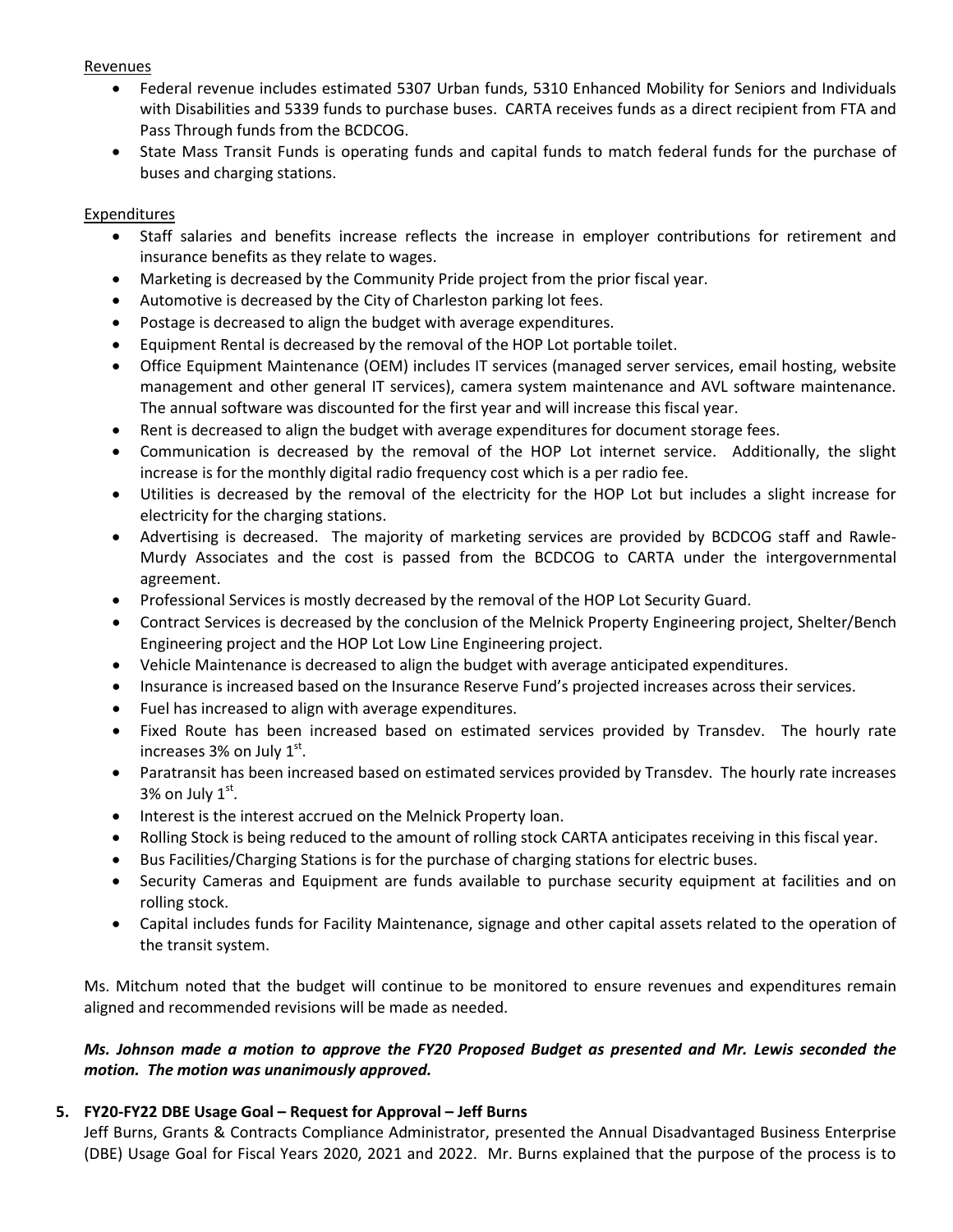determine the overall goal for usage of DBEs in FTA-funded contracts and projects during Federal Fiscal Years 2020- 2022 as a condition of receiving this assistance. It is CARTA's policy to ensure that DBEs, as defined in 49 CFR Part 26, have an equal opportunity to receive and participate in DOT-assisted contracts. Further, it is CARTA's policy: to create a level playing field on which DBEs can compete fairly for DOT-assisted contracts; to assist the development of firms that can compete successfully in the market place outside the DBE program; and to facilitate competition in DOT-assisted public works projects by small business concerns, both DBEs and non-DBE small businesses. Mr. Burns also reviewed Step 1 – to establish the number of willing, ready and able (RWA) DBE firms relative to the number of businesses RWA to perform work for the FTA-funded projects undertaken by CARTA and Step 2 – to apply a weighted average to the value established in Step 1 based on the availability of DBE firms and the anticipated contract amount of services or products provided. Mr. Burns explained that CARTA staff strives to involve DBEs in every contract and will continue to build and maintain relationships to facilitate the development of disadvantaged businesses and individuals. CARTA will work to meet the USDOT aspirational goal of 10% beyond the goal established using the goal-setting methodology prescribed by the FTA. Mr. Burns then addressed questions and comments.

## *Chief Turner made a motion to approve the FY20-22 DBE Usage Goal as presented and Mr. Astle seconded the motion. The motion was unanimously approved.*

## **6. Swiftly Contract Renewal – Request for Approval**

Ron Mitchum, Executive Director, noted that CARTA is requesting approval to amend the Swiftly, Inc. – Real Time Location Services contract for an additional year pursuant to the terms outlined in the contract. Swiftly, Inc. will deliver all services in accordance with CARTA's requirements for \$105,000,000 a year. Modules include On-Time Performance, GPS Playback, Vehicle Speed and Runtime. The contract was awarded on June 29, 2017 as a one-year contract with four options to renew annually. This amendment will extend the contract from June 29, 2019 through June 28, 2020.

## *Mr. Astle made a motion to approve the Swiftly Contract Renewal as presented and Mr. Owens seconded the motion. The motion was unanimously approved.*

#### **7. LoNo Discretionary Grant Sub-Recipient Agreement – Request for Approval**

Mr. Mitchum noted that CARTA is the sub-recipient of \$1,500,000 in federal funds to purchase 3 electric buses and 3 charging stations through a LoNo Discretionary grant awarded to the BCDCOG. The award requires CARTA to provide 20% matching funds of \$375,000. Mr. Mitchum requested authorization for CARTA to execute the subrecipient agreement with the BCDCOG to purchase these vehicles and provide the required match.

## *Mr. Lewis made a motion to approve the LoNo Discretionary Grant Sub-Recipient Agreement as presented and Mr. Astle seconded the motion. The motion was unanimously approved.*

#### **8. Bus Fare Policy Revisions – Request for Approval:**

**A) Fare Policy**

#### **B) Transfers Policy**

Mr. Mitchum stated that an analysis of the fare revisions was conducted in accordance with the FTA's Title VI guidelines. The Title VI Policy requires that transit agencies review proposals to ensure that their impact is not "disproportionate" or "disparate" on minority and low-income riders. The agency must then implement the least impactful alternative and mitigate any impacts should a negative impact be determined. CARTA is considering a fare decrease to multiple fare classes to be implemented on July 1, 2019. The proposal entails the elimination of a transfer fare, the expansion of the senior fare to all operating hours and the introduction of a weekly unlimited ride, local route pass and a weekly unlimited ride, express route pass. All of the other fare media and current pricing will remain in effect. It is concluded that reducing the cost of the transfer fare, introduction of a weekly, unlimited ride pass will benefit minority and low-income riders. The elimination of the transfer fare will especially help minority and low-income individuals. Low-income individuals will still be eligible for the reduced fare, if they choose to pay on a per-trip basis, which provides access to one route-to-route transfer. This action will also reduce the cost of trip on CARTA's Tel-A-Ride service to \$4.00 for all trips. This is consistent with the DOT's Americans with Disabilities Act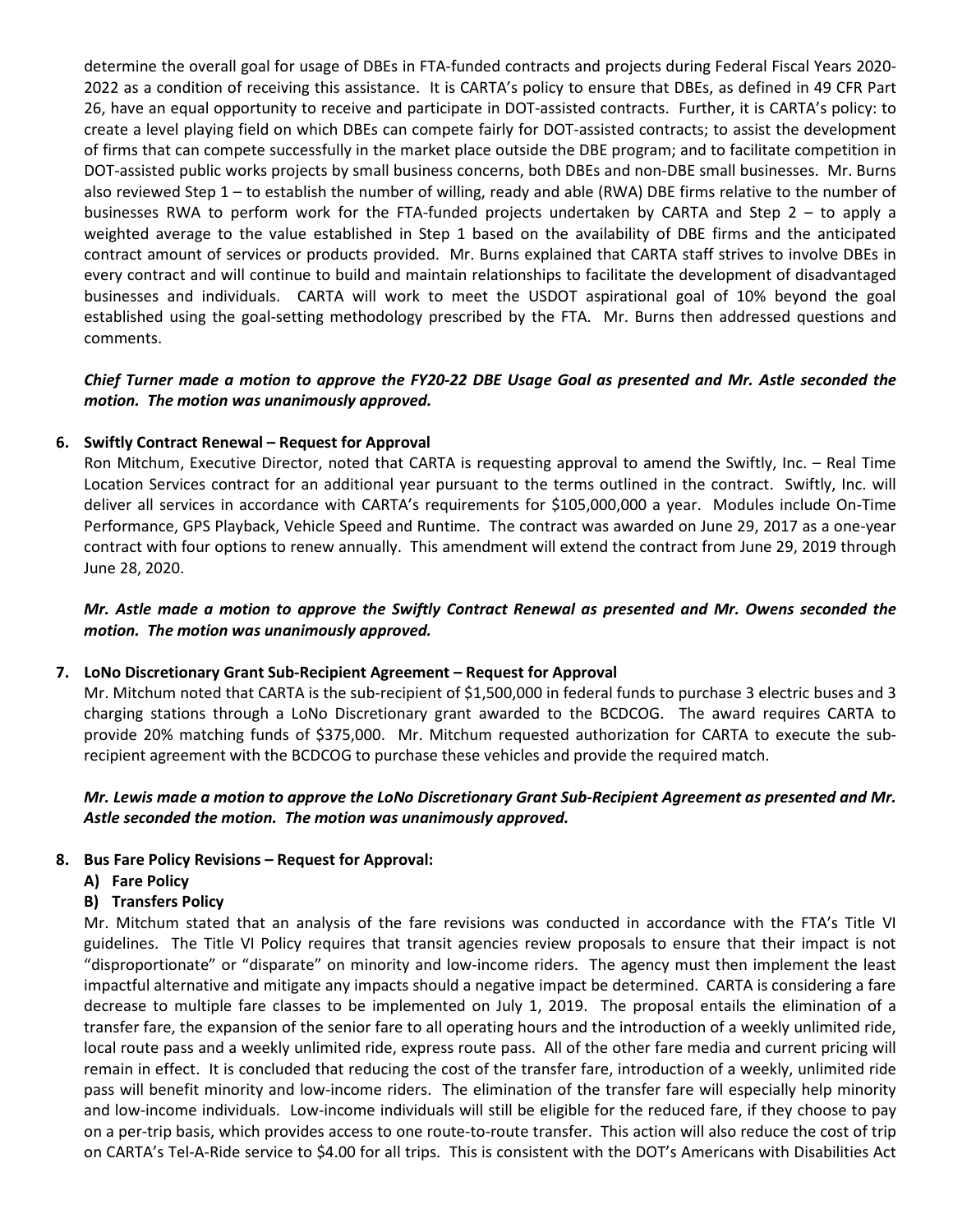(ADA) regulations that require para-transit fares to be comparable to the fare for a trip between the same points on the regular fixed-route transit system. The weekly pass offers a lower cost entry point and effectively caps the cost for travel during the week. The composition of the rider group that is positively affected by the fare change is the same proportion of minority and low-income riders as the composition of CARTA riders overall. Thus, the fare change proposals do not have any disparate impacts to minority riders nor do they place disproportionate burden on low-income riders. This is a net positive for transit patrons throughout the system. Mr. Mitchum then addresses questions and comments.

## *Ms. Johnson made a motion to approve the Bus Fare Policy Revisions as presented and Mr. Green seconded the motion. The motion was unanimously approved.*

#### **9. Resolutions of Support – Request for Approval:**

#### **A) BUILD Grant Application**

Mr. Mitchum presented a Resolution in support of the BCDCOG's BUILD Grant Application. Upon approval of the Board of Directors, the Resolution states that the CARTA Board of Directors fully supports the BCDCOG's effort to modernize CARTA's fleet and supports funding the BUILD Grant application.

#### **B) Bus and Bus Facilities Grant Application**

Mr. Mitchum presented a Resolution in support of the BCDCOG's FY2019 Grants for Bus and Bus Facilities Program Application. Upon approval of the Board of Directors, the Resolution states that the CARTA Board of Directors fully supports the BCDCOG's effort to modernize CARTA's fleet with zero-emission, all-electric transit buses and supports funding the BUILD Grant application.

## *Mr. Astle made a motion to approve the Resolutions of Support as presented and Mr. Anderson seconded the motion. The motion was unanimously approved.*

#### **10. Marketing/Outreach Report – Daniel Brock**

Daniel Brock, with Rawle-Murdy Associates, presented the Marketing/Outreach Report. He updated the Board on the App statistics for the last four weeks as well as Social Media engagements and link clicks. Mr. Brock also highlighted public outreach promotions and events as well as the upcoming Dump the Pump Day and LCRT Open House & Online meetings. The Board received the Marketing/Outreach Report as information.

#### **11. Executive Director's Report**

Mr. Mitchum presented slides depicting the progress of the construction at the Rivers Avenue Park & Ride facility. He stated that a Ribbon-Cutting ceremony will be planned for the beginning of August. Mr. Mitchum also discussed the slides depicting the Intermodal Center. The City of North Charleston will announce the date of a Ribbon-Cutting ceremony for the Intermodal Center. In addition, reports were distributed prior to the start of the meeting which included ridership summary statistics, the monthly performance snapshot, upcoming events and activities. Mr. Mitchum noted that ridership is up; however, on-time performance time was down slightly (primarily due to railroad crossing issues and heavy rainfall over the past several weeks). The Board received the Executive Director's Report as information.

#### **12. Other Business, If Any**

There was no other business to discuss.

#### **13. Public Comments, If Any**

There was one public comment: William Hamilton, Executive Director of Best Friends of Lowcountry Transit, distributed material regarding Summerville, Lincolnville and Ladson related to bus rapid transit connections. Mr. Hamilton introduced interns and they spoke about their door-to-door survey experiences.

#### **14. Board Comments, If Any**